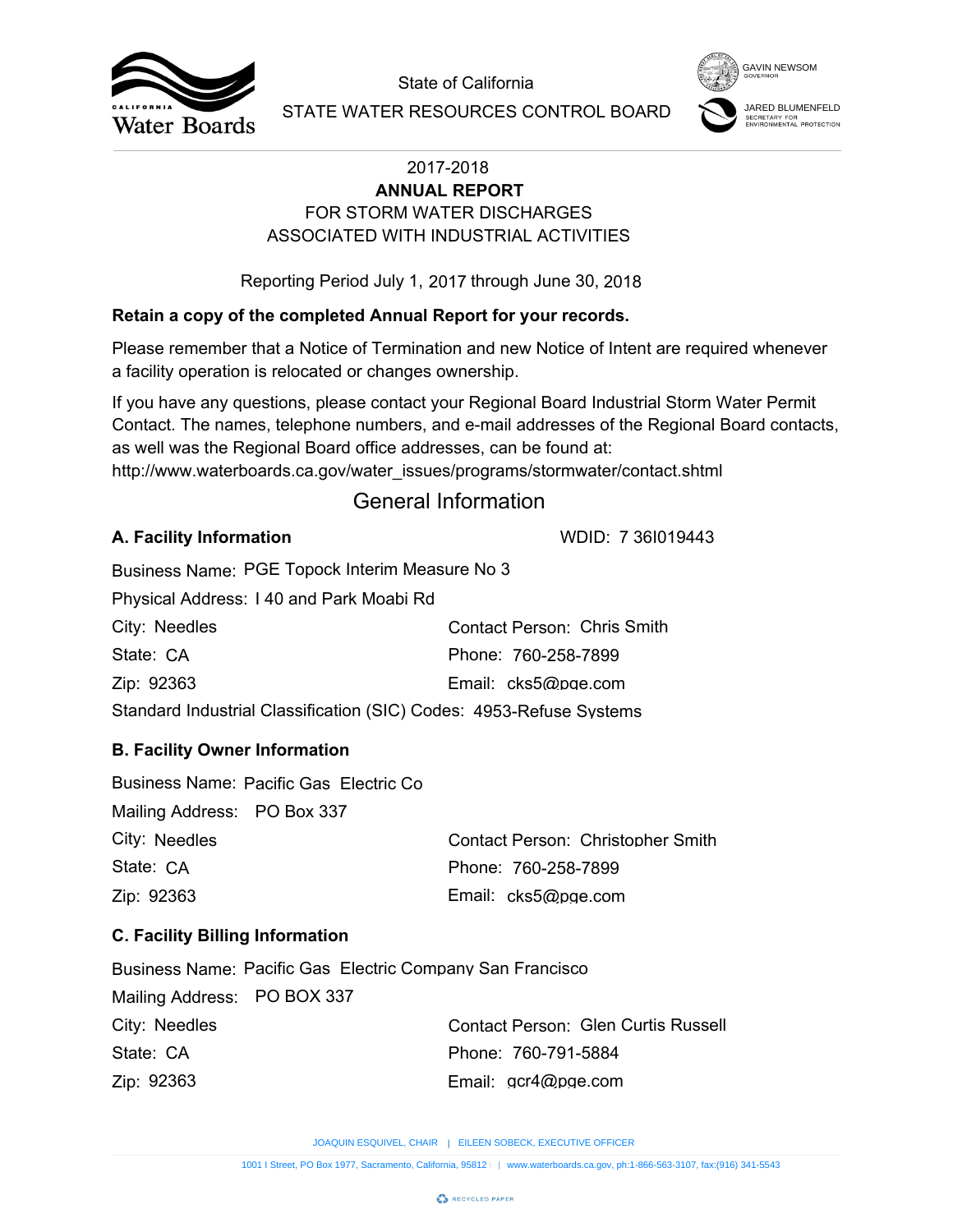



# Question Information

1. Has the Discharger conducted monthly visual observations (including authorized and unauthorized Non-Storm Water Discharges and Best Management Practices) in accordance with Section XI.A.1? EVERT SOBECK, EXECUTIVE OFFICER<br>
EXECUTIVE TO SOME SUPPOSED AND INTEGRAL INTEGRAL INTEGRAL DISPONSITION (INCLUDITY 260199443)<br>
HIMP DESCRIPTION SUPPOSE AND ACCORD AND ACCORD AND SECUTIVE OF SUPPOSE AND NOT SUPPOSE AND NOT 2017-2018<br>
18<br>
18<br>
18<br>
18<br>
18<br>
2018<br>
2019<br>
2019<br>
2019<br>
2019<br>
2019<br>
2019<br>
2019<br>
2019<br>
2019<br>
2020<br>
2020<br>
2020<br>
2020<br>
2020<br>
2020<br>
2020<br>
2020<br>
2020<br>
2020<br>
2020<br>
2020<br>
2020<br>
2020<br>
2020<br>
2020<br>
2020<br>
2020<br>
2020<br>
2020<br>
2020<br>
2020



If No, see Attachment 1, Summary of Explanation.

2. Has the Discharger conducted sampling event visual observations at each discharge location where a sample was obtained in accordance with Section XI.A.2?



 $Yes$   $|\times|$  No

If No, see Attachment 1, Summary of Explanation.

3. Did you sample the required number of Qualifying Storm Events during the reporting year for all discharge locations, in accordance with Section XI.B?

 $Yes$   $|\times|$  No

If No, see Attachment 1, Summary of Explanation.

4. How many storm water discharge locations are at your facility?

5

5. Has the Discharger chosen to select Alternative Discharge Locations in accordance with Section XI.C.3?





6. Has the Discharger reduced the number of sampling locations within a drainage area in accordance with the Representative Sampling Reduction in Section XI.C.4?





6.1. Has the Discharger reduced the frequency of sampling at the facility area in accordance with the Sample Frequency Reduction in Section XI.C.7?



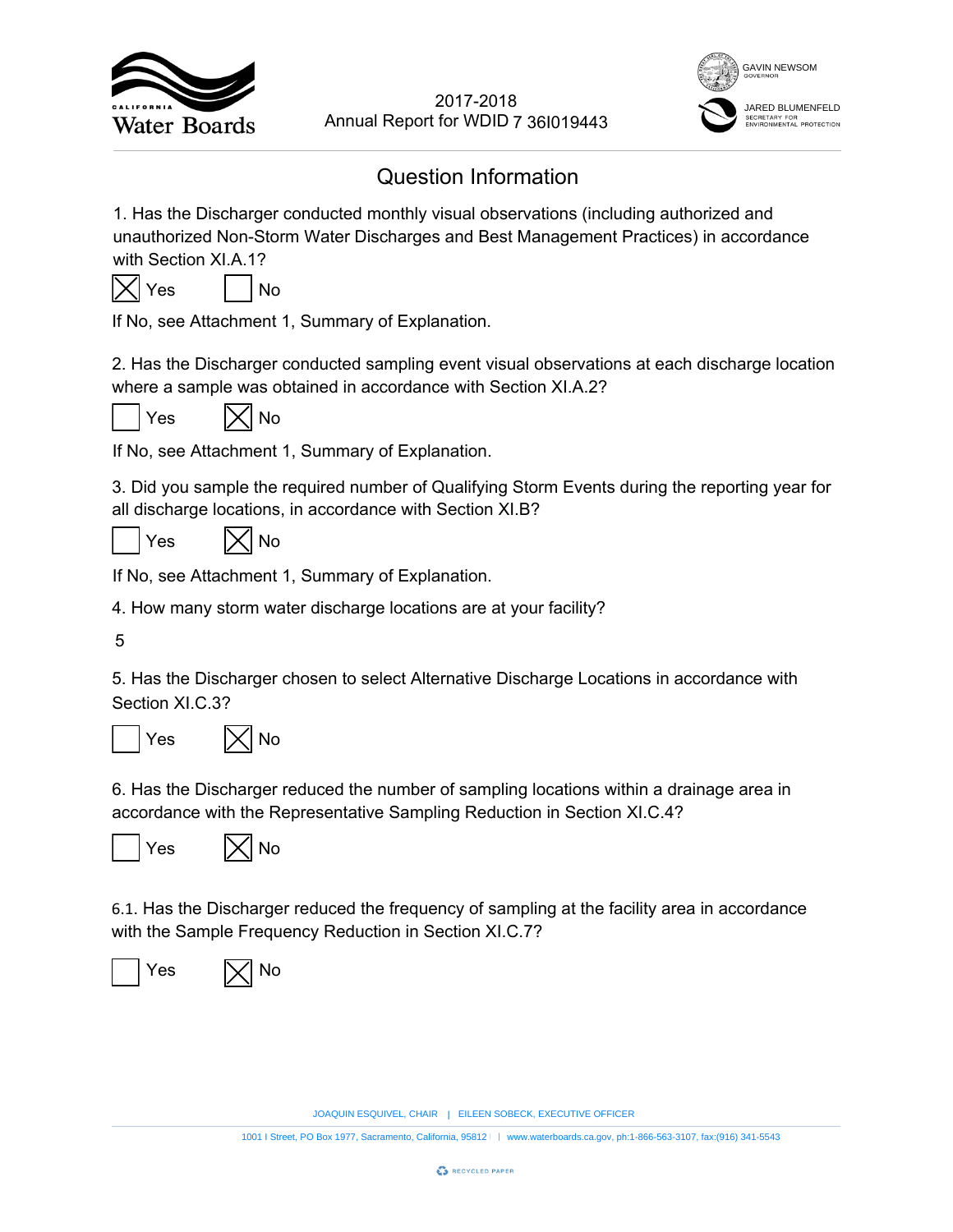



7. Permitted facilities located within an impaired watershed must assess for potential pollutants that may be present in the facility's industrial storm water discharge. Using the table below, populated based on the facility's location, indicate the presence of the potential pollutant at the facility. 7 36l019443<br>
rshed must asse<br>
eter discharge. U<br>
presence of the<br>
watershed. You<br>
n the SWPPP pc<br>
ne pollutants?<br>
b the<br>
tion XI.B.5?<br>
b the<br>
divided by the<br>
divided by the<br>
divided by the<br>
divided by the divided by the<br>
d 2017-2018<br>
1001 I Street Mithin an impaired watershed must assess for potential pollutane<br>
1001 Interactions and all the material scheme water discharge. Using the table helow,<br>
1001 Interactions and Box 1001 Interactions

The facility is not located within an impaired HUC 10 watershed. You are not required to select any Industrial Pollutants. Skip Questions 8 and 9.

8. Has the Discharger included the above pollutants in the SWPPP pollutant source assessment and assessed the need for analytical monitoring for the pollutants?

|--|

| ρς |  | No |
|----|--|----|
|----|--|----|

If No, what date will the parameter(s) will be added to the SWPPP and Monitoring Implementation Plan?

9. Were all samples collected in accordance with Section XI.B.5?



If No, see Attachment 1, Summary of Explanation.

10. Has any contained storm water been discharged from the facility this reporting year?





If Yes, see Attachment 1, Summary of Explanation.

11. Has the Discharger conducted one (1) annual evaluation during the reporting year as required in Section XV?





If Yes, what date was the annual evaluation conducted? 05/31/2018

If No, see Attachment 1, Summary of Explanation.

JOAQUIN ESQUIVEL, CHAIR | EILEEN SOBECK, EXECUTIVE OFFICER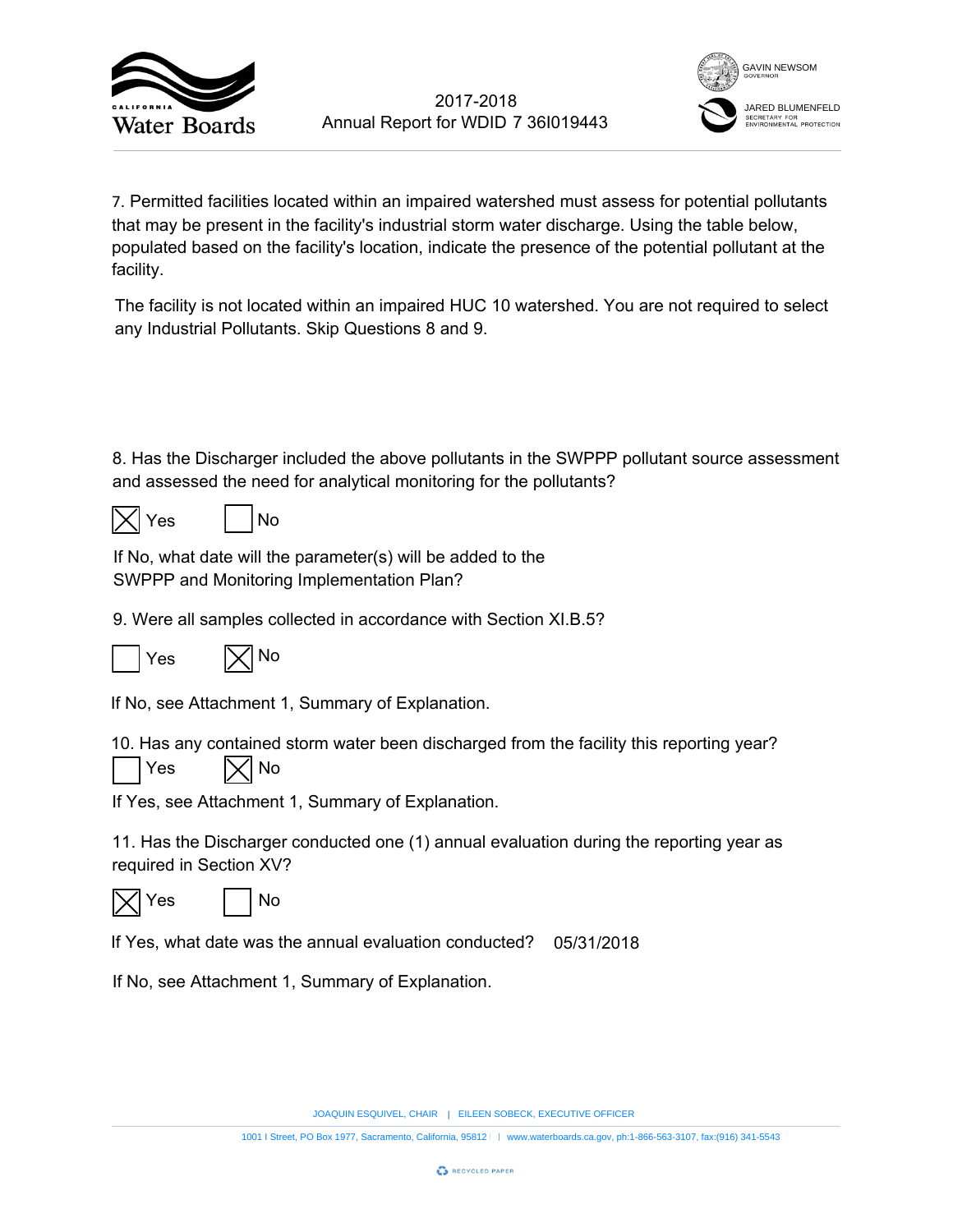



12. Has the Discharger maintained records on-site for the reporting year in accordance with XXI.J.3?



If No, see Attachment 1, Summary of Explanation.

If your facility is subject to Effluent Limitation Guidelines in Attachment F of the Industrial General Permit, include your specific requirements as an attachment to the Annual Report (attach as file type: Supporting Documentation).

## ANNUAL REPORT CERTIFICATION

I certify under penalty of law that this document and all attachments were prepared under the direction or supervision in accordance with a system designed to assure that qualified personnel propoerly gether and evaluate the information submitted. Based on my inquiry of the person or persons who manage the system, or those persons directly responsible for gathering the information, the information submitted is, to the best of my knowledge and belief, true, accurate, and complete. I am aware that there are significant penalties for submitting false information, including the possibility of fine and imprisonment for knowing violations. 7 361019443<br>
The reporting year in accordance<br>
the reporting year in accordance<br>
the Annual Report (attack<br>
ERTIFICATION<br>
Ill attachments were prepared und<br>
designed to assure that qualified p<br>
the Directly responsible for EXECUTIVE THE SURFACT THE SOBECT THE SURFACT THE SURFACT THE SURFACT THE SURFACT THE SURFACT THE SURFACT THE SURFACT THE SURFACT THAT AND MONUMENT SURFACT THAT AND MONUMENT SURFACT THAT AND DRESS DOCUMENTATION THAT IS CONT 1001 I F. Board Street, Power and Report for WDID 7 361019443<br>
1972<br>
1981 But Discusses<br>
1991 But Discusses<br>
1992 But Discusses<br>
1992 But Discusses<br>
1992 But Discusses California, 1-8671 But Discusses<br>
1993 But Discusses C

Printed Name:

Title: Site Operations Manager **Container Strutter Container 1986** Date: 06/26/2018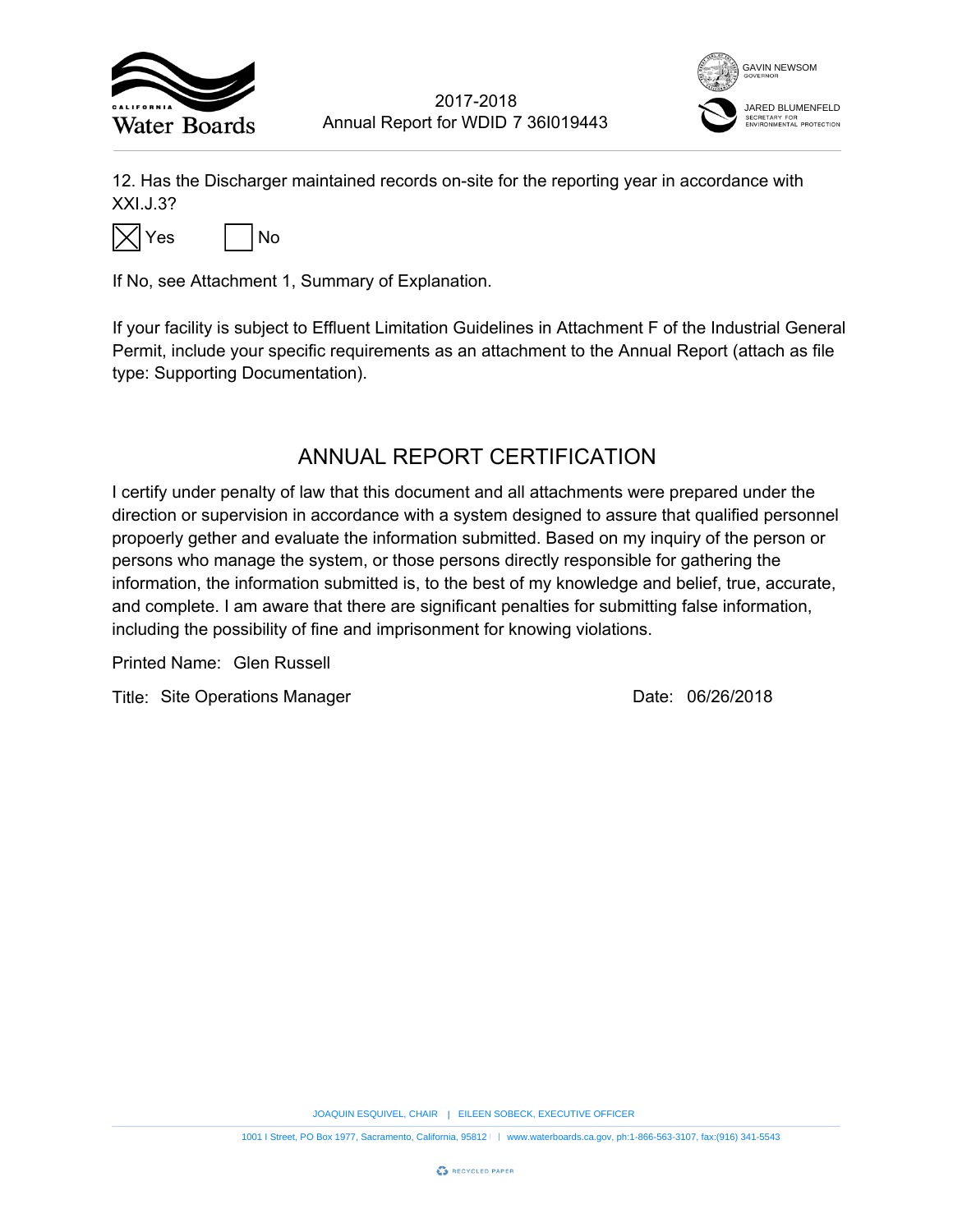### 2017-2018

### **Annual Report for WDID 7 36I019443**

### **Summary of Explanations**

| <b>Explanation Question</b>                                                                                                                                                                                                                                                                                                                                                                                                                                                                                                                                     |                         | <b>Explanation Text</b>                                                                                                                                                                                                                                                                                                                                                                                                                                                                                                                           |                      |                    |                        |
|-----------------------------------------------------------------------------------------------------------------------------------------------------------------------------------------------------------------------------------------------------------------------------------------------------------------------------------------------------------------------------------------------------------------------------------------------------------------------------------------------------------------------------------------------------------------|-------------------------|---------------------------------------------------------------------------------------------------------------------------------------------------------------------------------------------------------------------------------------------------------------------------------------------------------------------------------------------------------------------------------------------------------------------------------------------------------------------------------------------------------------------------------------------------|----------------------|--------------------|------------------------|
| Question 2                                                                                                                                                                                                                                                                                                                                                                                                                                                                                                                                                      |                         | There were no storm events that resulted in discharge of stormwater from the site during the July<br>1, 2017 through June 30, 2018 period; therefore, no stormwater samples were collected. In<br>general, discharge of stormwater from the facility did not occur due to the arid climate, drainage<br>properties of soil at unpayed areas, and pumping of storm water collected on the concrete<br>treatment pad into the treatment facility. During rain events, when safe, the site was walked to<br>observe and monitor discharge locations. |                      |                    |                        |
| Question 3                                                                                                                                                                                                                                                                                                                                                                                                                                                                                                                                                      |                         | There were no storm events that resulted in discharge of stormwater from the site during the July<br>1, 2017 through June 30, 2018 period; therefore, no stormwater samples were collected. In<br>general, discharge of stormwater from the facility did not occur due to the arid climate, drainage<br>properties of soil at unpaved areas, and pumping of storm water collected on the concrete<br>treatment pad into the treatment facility. During rain events, when safe, the site was walked to<br>observe and monitor discharge locations. |                      |                    |                        |
| Question 9<br>There were no storm events that resulted in discharge of stormwater from the site during the July<br>1, 2017 through June 30, 2018 period; therefore, no stormwater samples were collected. In<br>general, discharge of stormwater from the facility did not occur due to the arid climate, drainage<br>properties of soil at unpaved areas, and pumping of storm water collected on the concrete<br>treatment pad into the treatment facility. During rain events, when safe, the site was walked to<br>observe and monitor discharge locations. |                         |                                                                                                                                                                                                                                                                                                                                                                                                                                                                                                                                                   |                      |                    |                        |
| <b>Summary of Attachments</b>                                                                                                                                                                                                                                                                                                                                                                                                                                                                                                                                   |                         |                                                                                                                                                                                                                                                                                                                                                                                                                                                                                                                                                   |                      |                    |                        |
| <b>Attachment Type</b>                                                                                                                                                                                                                                                                                                                                                                                                                                                                                                                                          | <b>Attachment Title</b> | <b>Description</b>                                                                                                                                                                                                                                                                                                                                                                                                                                                                                                                                | <b>Date Uploaded</b> | <b>Part Number</b> | <b>Attachment Hash</b> |